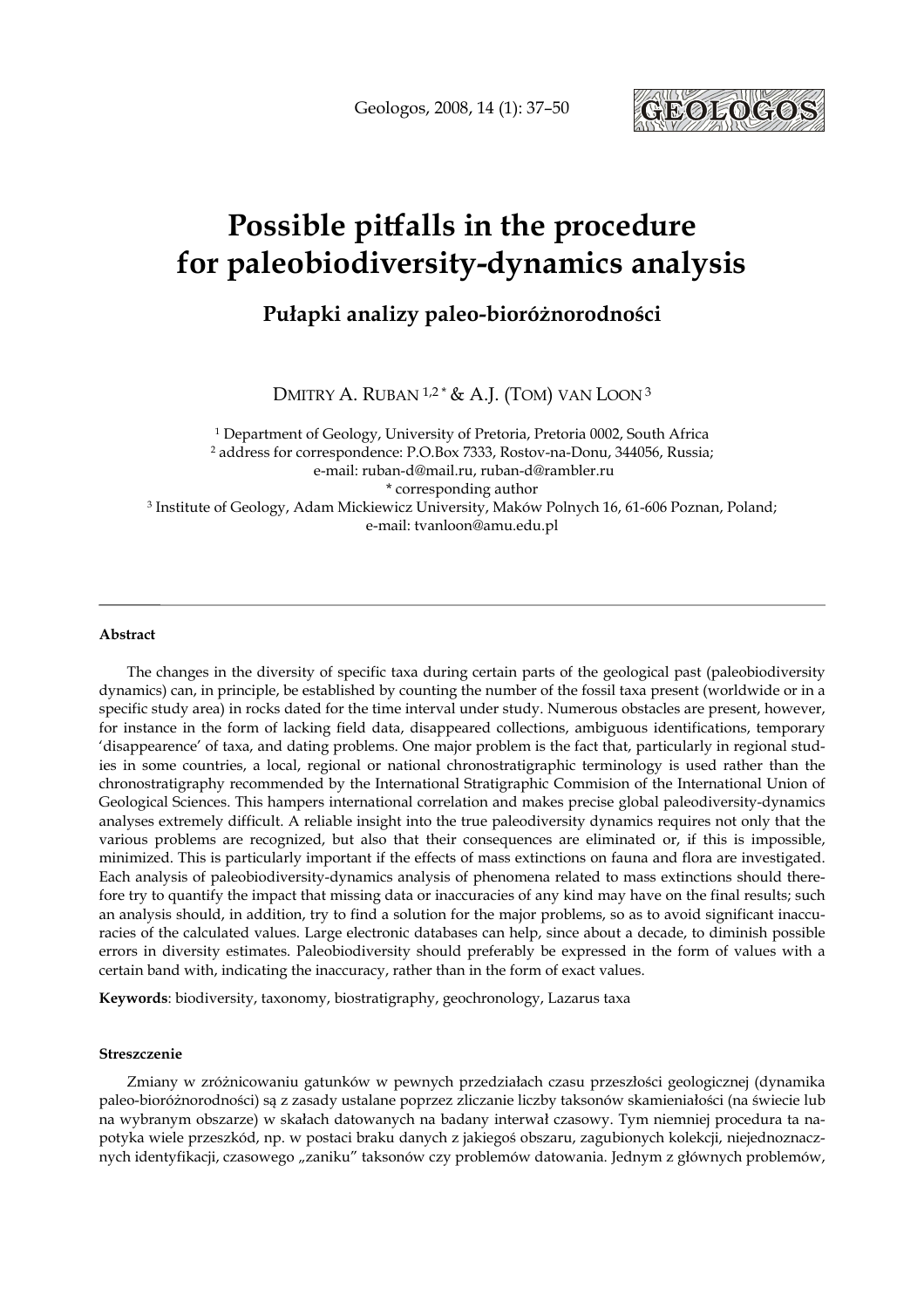zwłaszcza w badaniach regionalnych w niektórych krajach, jest stosowanie lokalnej, regionalnej lub krajowej terminologii chronostratygraficznej, a nie chronostratygrafii rekomendowanej przez Międzynarodową Komisję Stratygraficzną przy Międzynarodowej Unii Nauk Geologicznych. Utrudnia to międzynarodowe korelacje i czyni niezwykle trudnym przeprowadzenie precyzyjnej globalnej analizy dynamiki paleo-bioróżnorodności. Wiarygodny wgląd w prawdziwą dynamikę paleo-bioróżnorodności wymaga nie tylko rozpoznania różnych problemów, ale również wyeliminowania ich konsekwencji, a gdy to niemożliwe, zminimalizowania ich. Jest to szczególnie ważne w przypadku, gdy badane są następstwa masowego wymierania fauny i flory. Dlatego każda analiza dynamiki paleo-bioróżnorodności zjawisk związanych z masowym wymieraniem powinna zawierać próbę ilościowego oszacowania wpływu, jakie brakujące dane lub niedokładności jakiegokolwiek rodzaju mogą wywierać na końcowe wnioski. Taka analiza powinna próbować znaleźć rozwiązanie dla głównych problemów, ażeby uniknąć znaczących niedokładności w obliczonych wartościach. Duże elektroniczne bazy danych, dostępne od około 10 lat, mogą pomóc w zmniejszeniu możliwych błędów przy szacowaniu różnorodności. Najlepiej, gdyby paleo-bioróżnorodność była wyrażana w formie wartości w pewnym zakresie, wskazującym na niedokładność, a nie w formie precyzyjnej wartości.

Słowa kluczowe: bioróżnorodność, taksonomia, biostratygrafia, geochronologia, taksony Łazarza

## Introduction

Since the end of the 1970s, hundreds of articles and books have been devoted to changes in global biodiversity, mass extinctions and – more in particular – the changes in biodiversity patterns of numerous fossil groups. Regional patterns were also established for numerous regions worldwide. The studies by Sepkoski (1993, 1997) and his co-workers (Sepkoski et al. 1981; Raup & Sepkoski 1982) are of great importance in this context, as they have initiated new developments in historical geology and paleontology. This type of work coincided in time, to mutual benefit, with multidisciplinary studies that have led to the insight that exceptional events in the Earth's history have greatly affected biodiversity in time (e.g., Alvarez et al. 1980), but there exists no general agreement yet about extraterrestrial (e.g. impact of a bolide) or Earth-related (e.g. global environmental change) causes that must be held responsible for the various events (e.g., Courtillot 2007).

Most research on paleobiodiversity has concentrated on faunas, commonly marine ones, probably because of their higher preservation potential and because of the commonly lower number and the commonly shorter interruptions (hiatuses) in their record. Diversity changes in terrestrial floras have, in contrast, been studied in much less detail, and paleobotanical evidence for biotic crises is still scarce, which may be ascribed – at least partially – to the much less complete knowledge that is available nowadays about ancient terrestrial floras than marine biota. Attempts to estimate changes in the diversity of fossil plant assemblages have been undertaken by, particularly, Niklas et al. (1985), Boulter et al. (1988), Nishida (1991), Wing & DiMichele (1995), Tiwari (1996), Boulter (1997), and Philippe et al. (1999). The influences of mass extinctions on plants, including their diversity, were discussed by, among others, Tschudy & Tschudy (1986, Retallack (1995), Tiwari (2001), McAllister Rees (2002), and Wing (2004). Data about changes in paleobotanical diversity are still too scarce, however, to be reliable for statistically significant analyses. For instance, the highly interesting hypothesis of Guex et al. (2001) and Morard et al. (2003), later verified by Ruban (2004) and Ruban & Efendiyeva (2005) – which explains the end-Lias anoxia with the preceding plant growth – could not be supported by quantitatively sufficient data on changes in plant diversity, so that only qualitative and the simplest semi-quantitative data have been used. Most problems regarding the analyses of changes in paleobiodiversity (often referred to as 'paleobiodiversity dynamics') are similar for faunas and floras, although both groups have also their own specific problems because the evolution and preservation of both groups have their own specific aspects.

Some other aspects of paleodiversitydynamics analysis have been reviewed and discussed by, among others, Benton (1995), Alroy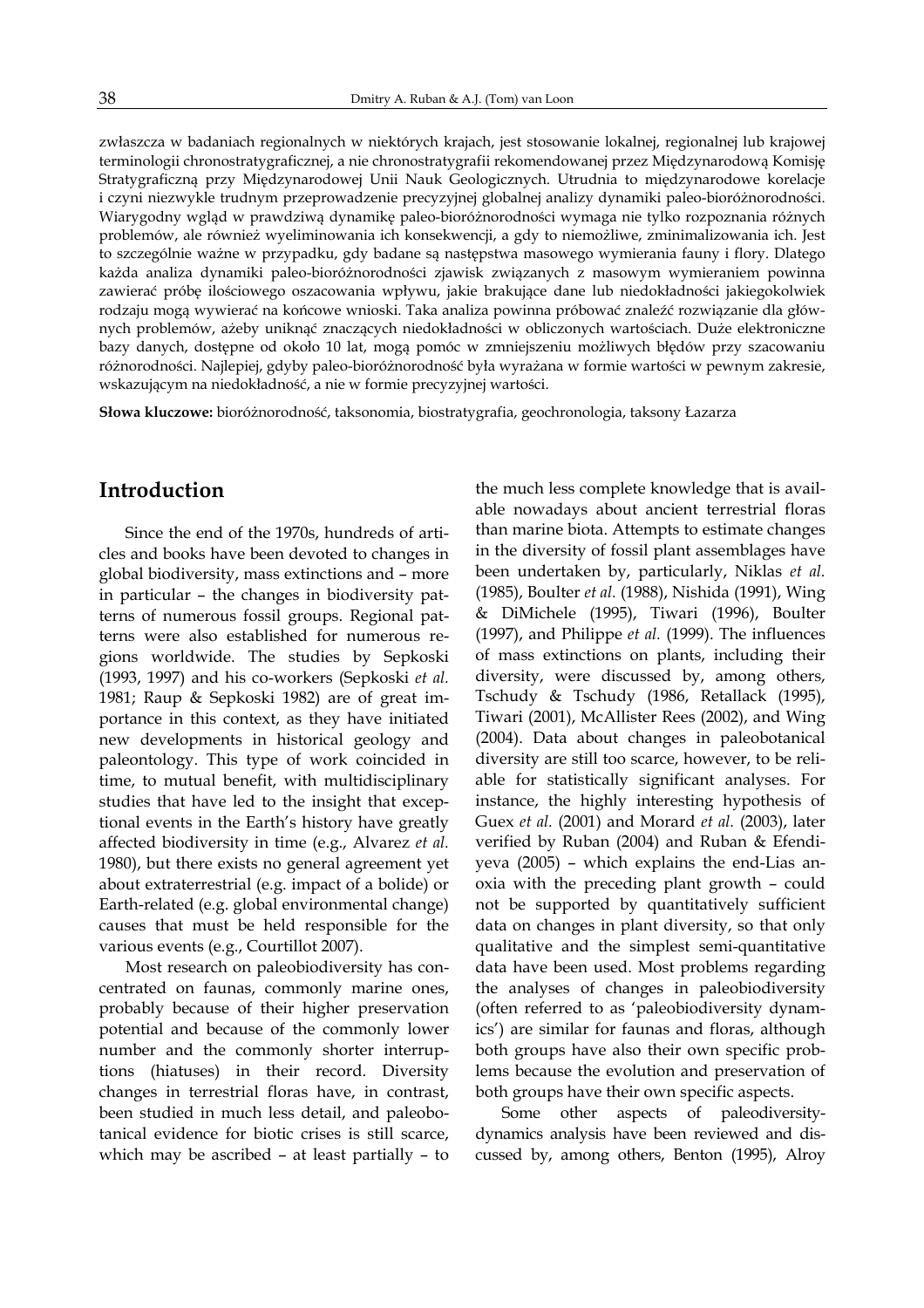(2000, 2003), Foote (2000, 2007) and Hammer & Harper (2005). Several other works deal with the influence of differences in preservation potential and of the (in)completeness of the fossil record on diversity measurements and on the interpretation of the findings (e.g., Benton 1995; Peters & Foote 2001; Smith 2001, 2007; Twitchett 2001; Crampton et al. 2003; Vermeij & Leighton 2003; Bush & Bambach 2004; Boucot 2006; Peters 2006; Foote 2007). The present contribution is meant to present a brief overview of the more general problems related to the collection and compilation of data.

## Collection of data

The first problem, met immediately when starting an analysis of taxonomic diversity dynamics, is how and where initial data (in their most simple form data regarding the stratigraphic range of a particular taxon) have to be collected. This information should, obviously, be as complete as possible; in addition, it should be representative and scientifically correct.

Data from literature can be found in two forms: (1) as dispersed information, spread over numerous publications, each of which is highly incomplete; and (2) as already compiled, fairly complete information on the stratigraphic distribution of the taxa being studied.

It is evident that – if sources of the second type are available – they should be chosen as a starting point. Their disadvantage is, however, that they are commonly outdated. This implies that, even if such compilations exist, additional collection of data from 'dispersed' sources remains essential. Thus, the search for data can be realized in the following three ways:

(1) if there are no sources with compiled data at all, a search for all possible publications and unpublished reports with "dispersed" information should be carried out [as an example: when the diversity studies of the Phanerozoic megaflora from the Northern Caucasus (Ruban 2003) was started, thousands of potential sources were checked, which took about a year];

(2) if there are several sources with compiled, but evidently incomplete or outdated data, they should be chosen as the basic ones, but the data found in them should be complemented with data from other sources with "dispersed" information (in exceptional cases, namely if the sources with compiled data seem neither incomplete nor outdated and if they seem sufficiently representative for the current knowledge, such basic sources may be used without additional search for complementary dispersed information);

(3) if there is only one source with previously compiled, but outdated information, it is necessary to search not only for complementary data in the literature that is devoted to the taxon/taxa under examination, but also for publications that might, as a 'by-product', contain information that might help to avoid shortcomings in the initial data (i.e., missing data, duplicate data).

Apart from carrying out the required literature search with great scrutiny, it is of utmost importance to decide carefully which of the three above approaches should be followed, as the choice of initial data is one of the most important factors that determine whether the inventory of data will result in a complete and reliable set of data that can form an adequate basis for the rest of the procedure.

## Compilation of data

The compilation of data, which have commonly to be collected from numerous sources, is one of the most difficult, time-consuming and bothersome activities when preparing a quantitative analysis of paleodiversity dynamics. This holds for both global and regional studies.

Among the problems that are met during data compilation, one of the most important is taxonomical synonymy. Incorrect identifications of taxa, which are sometimes obvious (Sohn 1994; Benton 1995) but which are more often difficult to find out, strongly influence the results of diversity analysis. If the problem of synonymy is ignored, one taxon (e.g. a species, genus or family) may be counted for two or even more, suggesting a too large diversity; on the other hand, fossils that may represent different taxa may have been identified erroneously as identical, thus giving rise to an appar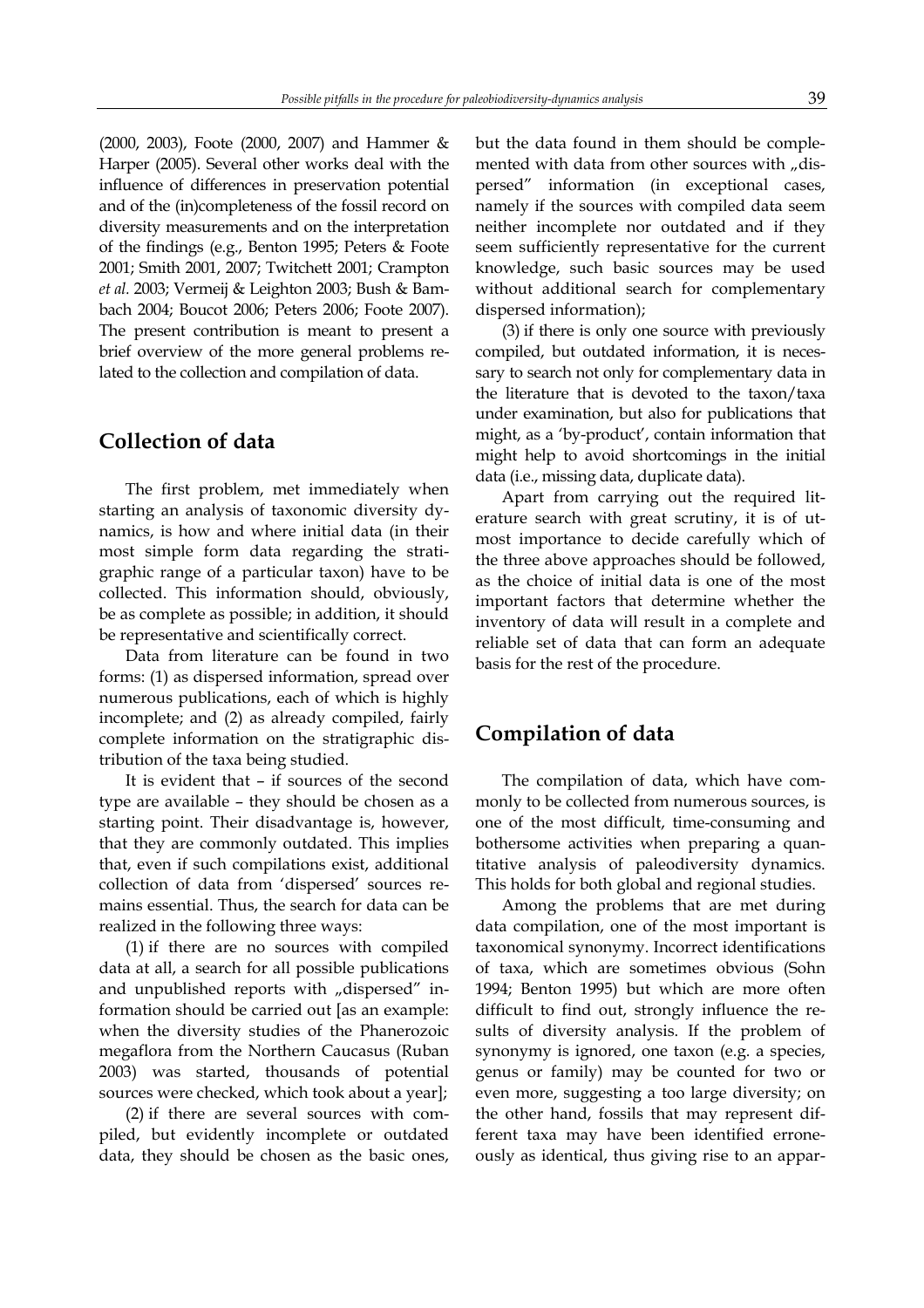ently too small number of taxa, and thus to an unduly low diversity. It is interesting in this context that DNA analysis becomes increasingly applicable to the establishment of taxonomic relationships [not only for fossils from the Pleistocene (see, among others, Rohland et al. 2007) but also for fossils that data back from tens of millions of years (see, among others, Wible et al. 2007)], thus suggesting that a DNAbased taxonomy may become feasible, as has been predicted already several years ago (Van Loon 1999). This might eventually help solving problems like those of synonyms and homonyms. In some cases (e.g., in the case of planktonic foraminifers), however, genetic explorations demonstrated that the available taxonomic classifications require fundamental re-consideration, which makes it difficult to measure diversity (Kucera 2007). The problems with synonymy should, indeed, be solved precisely, although sometimes (especially when "old" data are used) this cannot be realized due to a low quality of the initial information (e.g. the absence of the original fossil collections, of descriptions used for the taxonomic identification and/or classification, or of figures); it might in many cases even be better not to include such fossils in a paleodynamics-diversity study at all.

#### An example of synonymy

A characteristic example of a problem raised by synonymy is the confusion about two widespread Late Paleozoic plant genera, namely Walchia and Lebachia. According to Meyen (1987), Lebachia and Lebachiaceae are invalid taxa, which should be replaced by Walchia and Walchiacae; but he also states, remarkably enough, that these names may continue to be used "due to tradition". This 'taxonomic flexibility' is even more remarkable if one realizes that Carboniferous species are commonly indentified as Lebachia, whereas Permian remains with the same characteristics are commonly classified as Walchia. This 'tradition' is also followed in the Northern Caucasus: Lebachia species are found in the Pennsylvanian (Novik 1978), whereas Walchia has been described from Early Permian strata (Miklukho-Maklaj & Miklukho-Maklaj 1966). The 'Late Pennsylvanian' (i.e., Kasimovian and Gzhelian stages) assemblage consists of 34 genera, whereas the Permian flora contains only Walchia (Ruban 2003). An 'outsider' might conclude that – after the disappearance of the entire 'Late Pennsylvanian' flora – a new genus appeared in the Permian. The actual situation is, however, a sudden degradation of the flora at the end of the Carboniferous, with only one genus surviving into the Permian. This implies that a calculation of the rate of diversity dynamics on the basis of the disappearance of Walchia and the appearance of Lebachia would yield an incorrect value. Unfortunately, the name Lebachia still is found in recent publications, sometimes being even ascribed to the typical Permian Walchia, among others by Davydov & Leven (2003) who attempted, although they are not paleobotanists, to present a comprehensive overview for all kinds of stratigraphers/paleontologists.

## An example of a problem raised by lack of correct data regarding distribution in time and space

Another significant problem is the frequent absence of clear indications regarding the exact position of taxa in time and space. For example, the presence of a particular taxon may be indicated for a specific study area, without exact data about the precise site or the age of the rocks in which the fossils under study were found; or the occurrence of a particular taxon may be indicated without information about its distribution in zones or even stages. It is, as a rule, highly questionable whether such data could be used, as diversity dynamics should based on "stage-bystage" or "zone-by-zone" data.

A comparable problem is encountered if regional correlations become almost impossible by the use of different names for the same formation in sites far apart, or if different chronostratigraphic frameworks are used for different regions. A problem that is in many respects similar, but much more severe is posed by the frequent revisions of the geological time scale under the supervision of the International Commission on Stratigraphy (ICS) of the Inter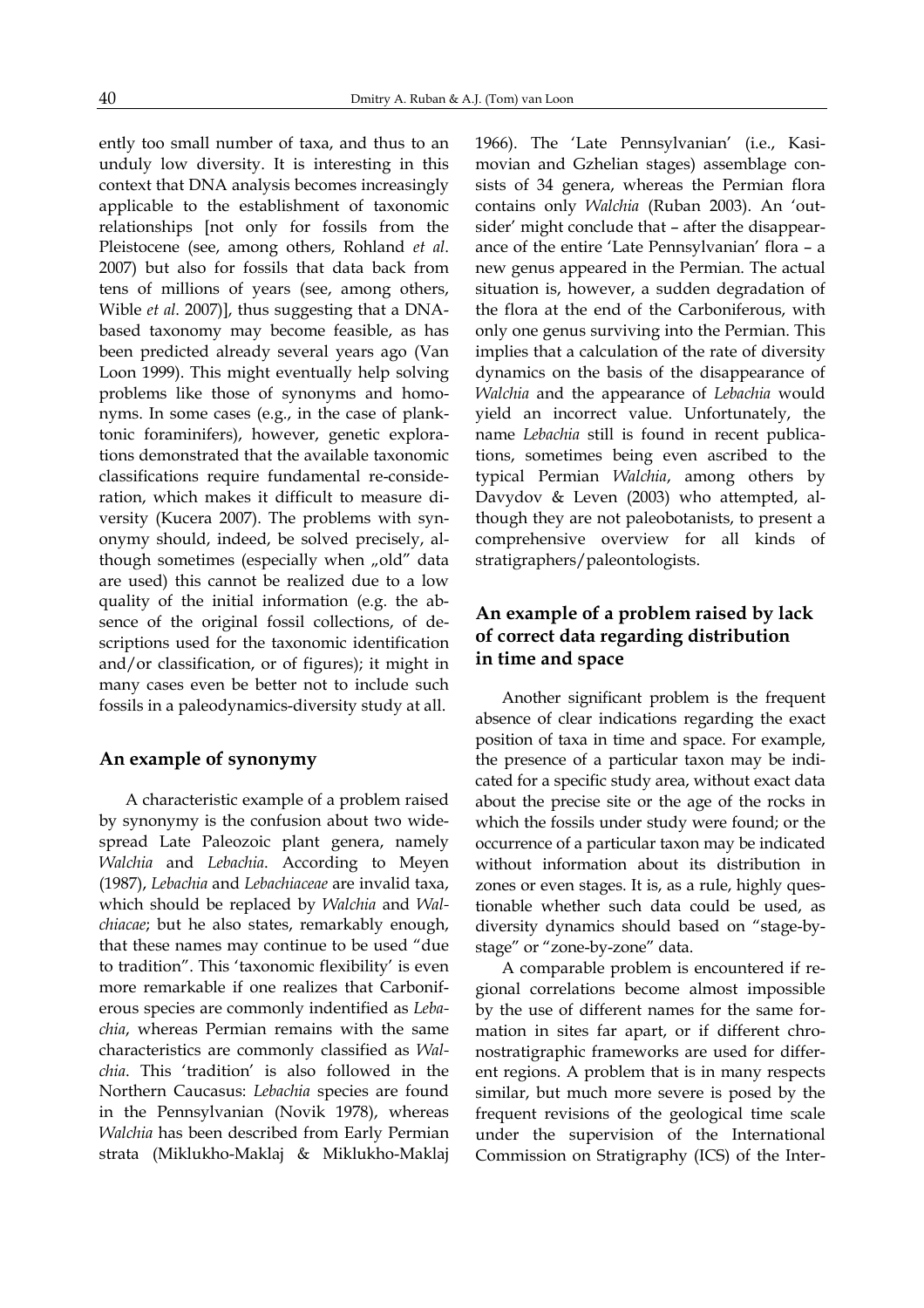national Union of Geological Sciences (IUGS) (see, as an example, Gradstein et al. 2004). In a case of stage boundary re-definition, it may become uncertain whether the stage name has a former or present meaning.

#### Possible solutions

The above problems for data compilation may be (though sometimes only partly) solved in four ways:

(1) by revising the original data, for instance by re-examining the fossil collections;

(2) by recalculating data  $n$ as is", taking into consideration the possible impact of the insufficiently unambiguous data when interpreting the results of the fossil dynamics analysis (but it should be emphasized that such a recalculation almost inevitably reduces the scientific value of the analysis!); this type of recalculation of data was followed by, among others, Ruban (2005) in his discussion of paleontological data gathered in the middle of the 19<sup>th</sup> century;

(3) by adapting the objectives of the project, i.e. lowering the resolution of the analysis in time and/or space; as an example, the abovementioned diversity of the Phanerozoic macrofloras from the Northern Caucasus was, as a result of such an adaptation, studied by estimating the number of taxa not per stage (as had been originally envisaged), but per series only (Ruban 2003); other examples have been provided by McGhee (1996);

(4) by using purposely developed numerical equations to predict or to minimize the errors linked to the compilation problems; these equations are similar to those used for evaluation of the preservation bias.

Which of the above approaches should be followed in order to obtain an optimum result, depends on the specifics of the initial data and of the project targets. Sometimes, however, the problems may be so large that the best solution may be to postpone the analysis until more and/or more reliable and unambiguous data become available. It is worthwhile mentioning in this context that the increasing number of electronic paleontological databases provides ever more data for a successful compilation process. The commonly not very clear original source of data from electronic data bases – and this holds even more for data found on internet – can, however, pose a problem; in addition, the reliability of data from not precisely known sources that cannot be trusted on the basis of peer review is dubious. Compilation of data on the basis of not generally recognized electronic sources is therefore not advisable.

## Application of the compiled data

Even if data compilation has been successful and a range chart for the various taxa under study has been prepared, the application of the compiled data – for analysis of the fossil diversity dynamics – can meet severe problems. Some of these problems may be exemplified on the basis of a simple hypothetical chart with the stratigraphic distribution of 5 species (belonging to 2 genera) in the Triassic of an imaginary study area (Fig. 1). The data are complete, and, therefore, represent the actual situation. If the diversity dynamics (as defined on the basis of species) within the Early-Middle Triassic is to be analyzed, first the number of species present during each stage must be calculated. This is simple, but the calculating the diversity dynamics is less simple as will be shown here, because some new species appear for the first time, whereas other species become extinct.

To calculate the rate of the origination of new species in the lowermost part of the inves-



Fig. 1. Example of hypothesized ranges of taxa in the Triassic (see text for explanation)

Fig. 1. Przykład hipotetycznych zakresów taksonów w triasie (objaśnienia w tekście)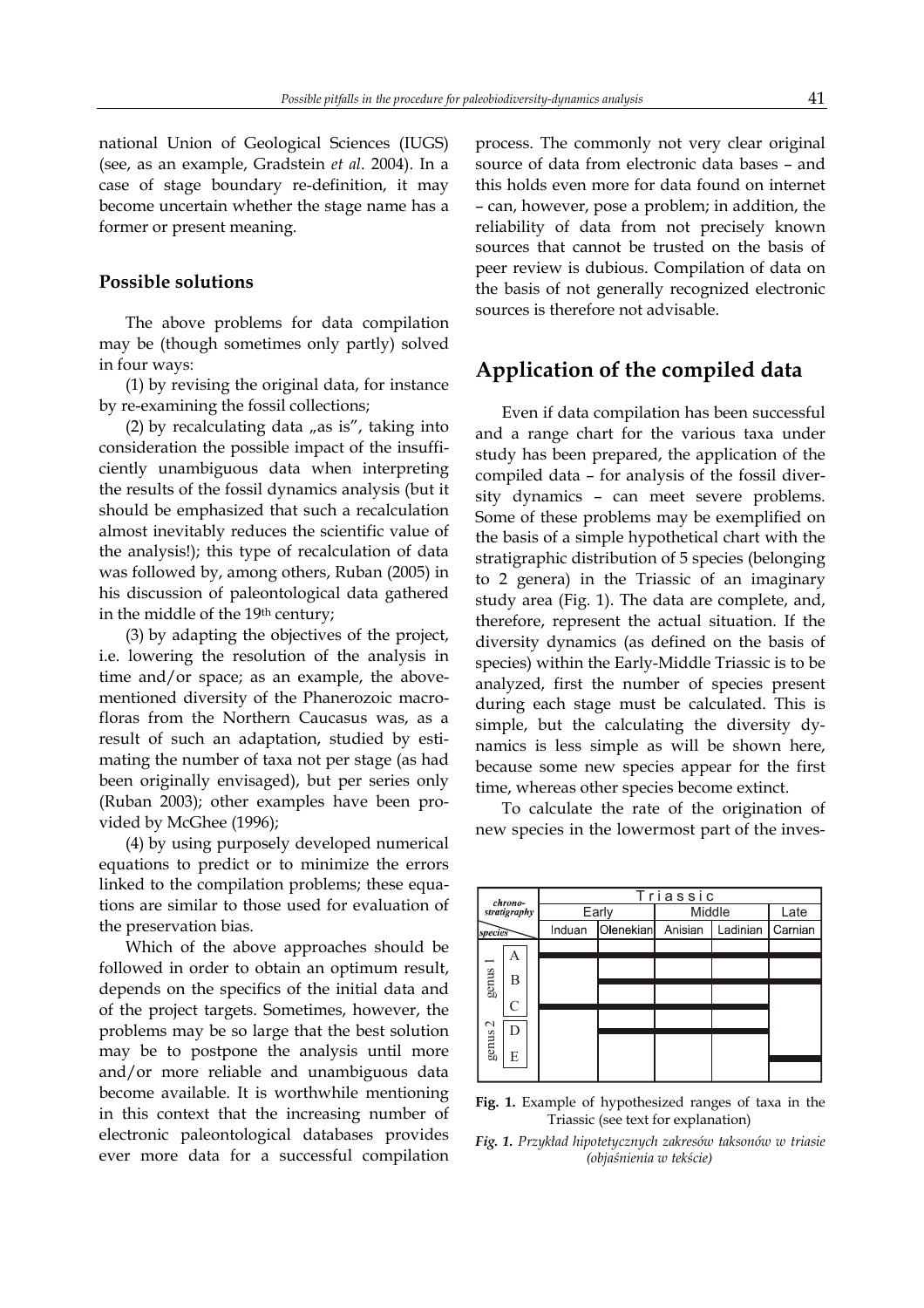tigated stratigraphic interval, it is necessary to know how many taxa, absent in the previous stage, are present in this one. Commonly (as in this hypothetical case: Fig. 1) no data on fossils from the underlying strata are available. This implies that it is impossible to calculate the origination rate for the Induan stage, because the origination rate is the ratio between the number of new taxa in a chronostratigraphic unit and the number of new taxa in the immediately older chronostratigraphic unit of the same rank. Moreover, as the rate of change cannot be determined for the Induan, it is not possible to compare this ratio with that of the Olenekian.

In the example of Figure 1, the species A, B, and C belong to genus 1, whereas species D and E belong to genus 2. Genus 2 is represented by species during the Early, Middle and Late Triassic, but in the Carnian the earlier present species (D) was replaced by a new one (E), not present earlier. Data analysis of the Early and Middle Triassic should, obviously, take into account species A, B, C, and D. Species E should, however, also be taken into consideration: a calculation of the generic diversity on the basis of the abovementioned Early-Middle Triassic chart requires also an evaluation of the extinction rate for the last stage, i.e., for the Ladinian. It is therefore necessary to determine whether species that were present in the Early-Middle Triassic survived into the Late Triassic. In addition, it must be checked whether the other species belonging to genera 1 and 2 that did not exist earlier, appeared for the first time in the Carnian. Without such a check, conclusions about the extinction of genus 2 (as in this example) will be incorrect.

This example shows that even wellprepared data may be insufficient for a correct analysis, because lack of data from older and/or younger stages can induce errors. Before starting a quantitative diversity analysis, it is therefore necessary to look for such potential errors and to try to eliminate them.

## The Lazarus taxa problem

A specific problem is formed by the so-called Lazarus taxa. The geological record shows frequent interruptions in the chronostratigraphic range of taxa. The re-appearance of a taxon after an interruption is called the Lazarus effect, and taxa showing such interruptions are known as Lazarus taxa. These terms became widely used after the studies by Flessa & Jablonski (1983) and Jablonski (1986). Although the Lazarus effect is linked by some workers to re-appearances after mass extinctions only, it is more logical to consider any re-appearance after interruption in the fossil record as a Lazarus effect (as suggested by Rickards & Wright 2002; and by Ruban & Tyszka 2005), even though the Lazarus effect seems, indeed, most commonly related to mass extinctions (Jablonski 1986, Fara 2001). Several questions related to the Lazarus effect and its influence on the calculation of fossil diversity have been discussed extensively (Flessa & Jablonski 1983; Jablonski 1986; Urbanek 1993, 1998; Senowbari-Daryan & Stanley 1998; Wignall & Benton 1999, 2000; Arz et al. 2000; Basov & Kuznetsova 2000; Fara & Benton 2000; Twitchett 2000; Fara 2001; Rickards & Wright 2002; Watkins 2002).

The temporal interruption of the stratigraphic range of a taxon may be due to one of the following causes:

- recurrence, i.e. the appearance of a morphologically similar taxon during evolution (this implies that the interruption is only apparent, as the original taxon is replaced by what is, in fact, another taxon);
- preservation of the taxon in refugia, for instance at times of a global environmental crisis (a widely accepted concept; see, among others, Fara 2001);
- an extreme decrease of the taxon's abundance during a mass extinction, so that the quantity of specimen became too low to trace them in the paleontological record (Wignall & Benton 1999); if the taxon was preserved in refugia, the case is identical to the previous one, but it is also possible that the taxon survived in numerous areas worldwide, but with few individuals;
- temporal disappearance of the taxon from the study area, for instance by migration to the adjacent areas;
- incompleteness of the paleontological record due to hiatuses as a result of nondeposition or erosion, a reduced preserva-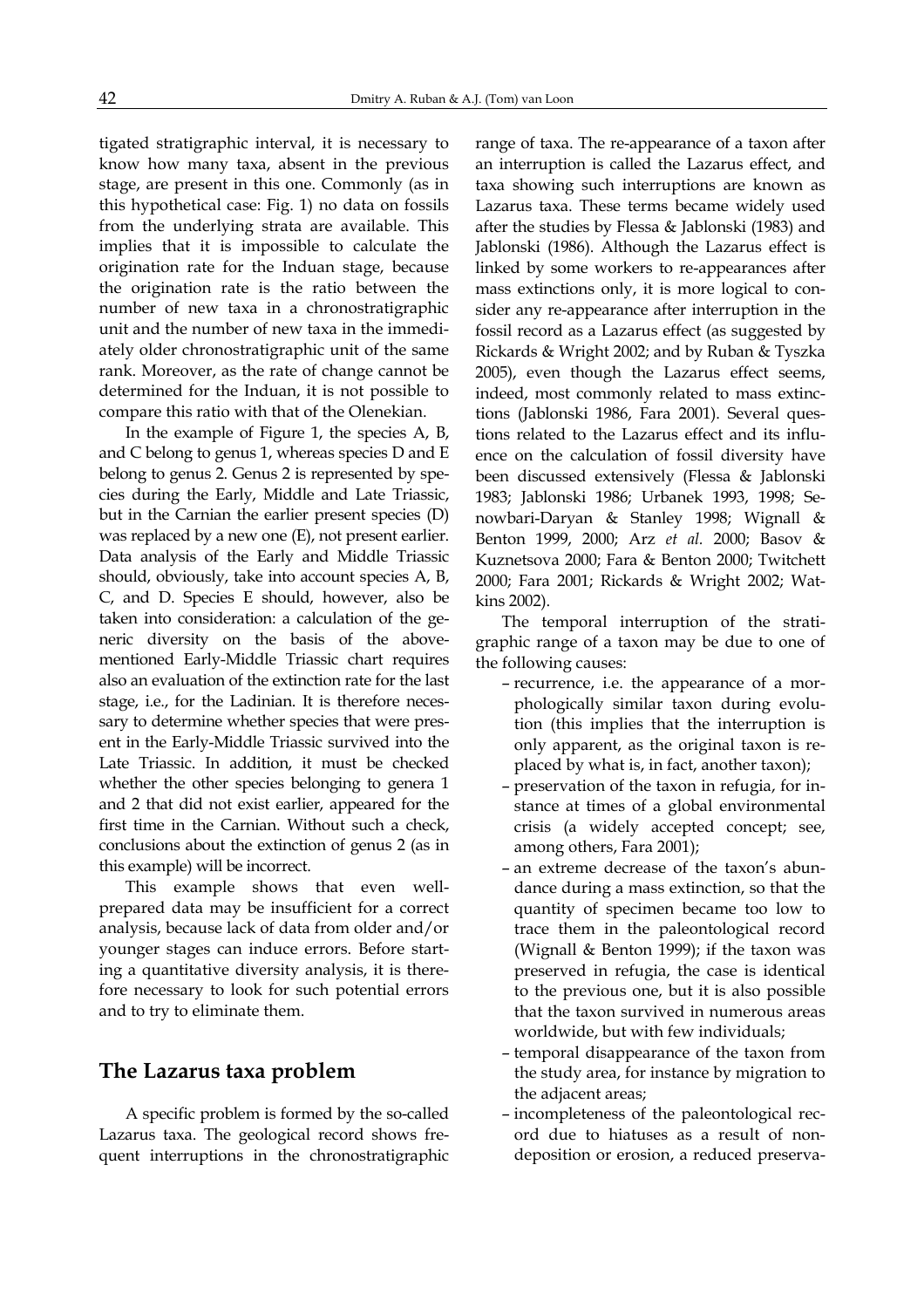tion of fossils, or errors in sampling (see the review by Fara, 2001);

– taxonomic errors, i.e., incorrect identification of a taxon that appears after the interruption as the same taxon that was present before the interruption (such taxa are also referred to as Elvis taxa: Erwin 2006).

None of the above possibilities should be ignored, and pros and cons for each of these possibilities should be weighted in each particular case. Discussions on how to handle this are still going on (Wignall & Benton 1999, 2000; Rickards & Wright 2000; Twitchett 2000; Fara 2001). Ecological models explaining long survival of rare taxa (Yoshida 2002) support the concept of Wignall & Benton (1999). Meanwhile, refugia seem to play an important role, as suggested by paleoenvironmental studies of both of the geological past and the present (see, among others, Hladil 1994; Hladilova 2000; Riegl & Piller 2003). Possible other explanations for an apparent temporal interruption of the stratigraphic range of a taxon are a reduction in population size (resulting in less individuals that may be found in fossilized form) and a reduction in body size (resulting in less easily found fossil specimens) (Twitchett 2001).

#### False Lazarus taxa

It is possible to divide the Lazarus taxa into two groups: true and false (Fig. 2). The true Lazarus taxa are those the evolution of which was really interrupted for a particular time interval. In contrast, a false Lazarus effect is obtained if the collected data are incomplete or if taxonomic errors are made while the taxon under study was actually present during all the time span during which its occurrence was only seemingly interrupted. Both survival in refugia and extreme decrease in number are essentially the same in this context: the studied taxa did not really disappear, only no fossil remnants have been found.

A fundamental problem with respect to Lazarus taxa is how to determine whether species or genera before and after the interruption are actually the same, which would imply a true Lazarus effect. If, however, a morphologically

similar taxon from before and after the interruption is erroneously considered as the same taxon, this is considered as a 'false Lazarus taxon', and the identification should simply be considered wrong. The fundamental paleontological problem in this context is on what basis species and genera should be distinguished from one another (see also Van Loon 1999; Kucera 2007). This question is closely related to another one: can convergence be so close that it becomes impossible to distinguish between different species (or genera) on the basis of morphology alone? This question is still under much debate, and an answer to this question is badly needed, if only to conclude how the Lazarus effect should be dealt with when determining the fossils' diversity. This is an important key to the systematic paleontology. Fortunately, it seems that application of genetic and other new approaches (such as microarchitectural analyses and investigations at even a molecular scale) may provide solutions for this key problem (see, e.g., Kucera 2007).



Fig. 2. True and false Lazarus taxa Fig. 2. Prawdziwe i fałszywe taksony Łazarza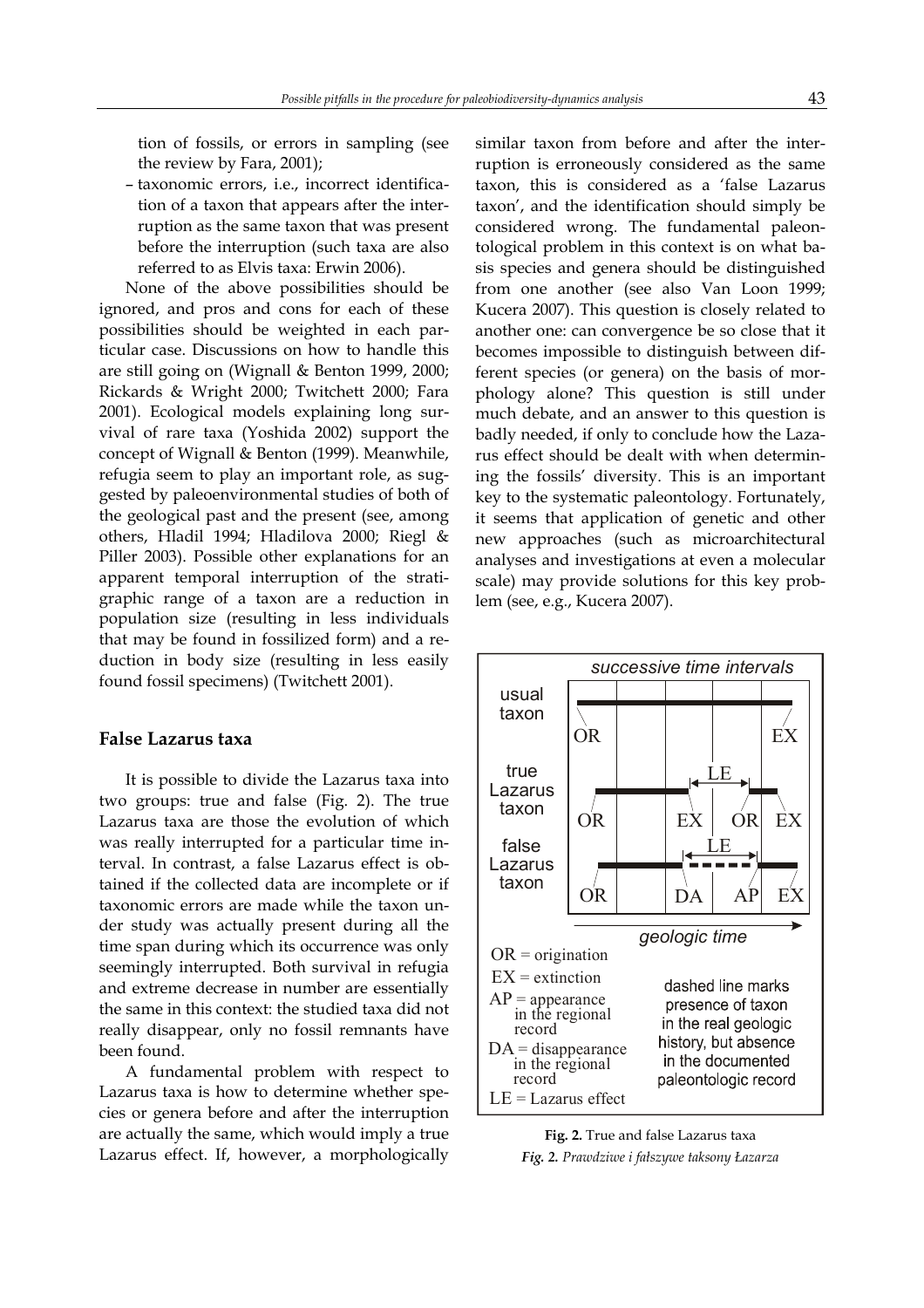Interruption of the stratigraphic range of a taxon increases the (apparent) extinction rate during the interruption interval and thus diminishes the (apparent) total fossil diversity. In contrast, the extinction rate during the next interval will be relatively low, because the 'extinct' taxon (re)appears (Fara 2001). A false Lazarus effect thus introduces a difference between the documented and the 'real' diversities, and therefore introduces erroneous values for the diversity dynamics. The fossil diversity and the diversity dynamics can therefore be estimated correctly only if the consequences of false Lazarus taxa are taken into account, and if the interruption of true Lazarus taxa is ignored. Dealing with a false Lazarus effect means that it is necessary to analyze the palaebiodiversity during the stratigraphic range as if the occurrence of the pertinent taxon or taxa had not been interrupted.

All Lazarus taxa in the global geological record are, following the above-mentioned causes, false ones, except for the case of recurrence, but even in that case one has to consider the possibility that there is only strong morphological resemblance of two different taxa. It seems therefore that the influence of the Lazarus effect cannot be neglected when evaluating global paleobiodiversity. Fara & Benton (2000) and Fara (2001) have indicated how to handle this.

If paleodiversity dynamics are analysed for a relatively small region, more complications arise than if a continental or even global analysis is made. The reasons are that (1) the Lazarus effect occurs much more commonly at a small scale than at a large scale (but note that this is true almost exclusively when false Lazarus taxa are involved), and (2) it is more difficult to distinguish between Lazarus taxa that migrated for some time to come back later (for instance as a result of shifting environments due to climate fluctuations), and taxa that are not documented due to an incomplete sedimentary record.

It is, obviously, possible to recalculate the fossil diversity for the possible presence of taxa during the intervals corresponding to their temporal absence in the fossil record. Only the highest probable value (HPV) of the Lazarus effect, which suggests the maximum possible extent of the latter, is thus obtained (Ruban &



Fig. 3. Highest probable value (HPV) of the Lazarus effect and the estimation of regional fossil diversity.

Fig. 3. Najbardziej prawdopodobna wartość efektu Łazarza i oszacowanie regionalnego zróżnicowania skamieniałości

Tyszka 2005). In other words: the HPV represents the joint effect from both the true and the false Lazarus taxa. When an analysis of regional paleobiodiversity is made, the real diversity must be somewhere between the observed diversity curve and the curve corrected for the HPV (Fig. 3).

## Geochronological problems

A highly important aspect when preparing a quantitative analysis of fossil diversity dynamics is the choice of an appropriate geological time scale. The calculations must be carried out for specific chronostratigraphic units, but the 'translation' of lithostratigraphic units into chronostratigraphic units remains a great problem. Recently a great step forwards has been made because the International Commission on Stratigraphy (ICS) has provided an excellent framework for chronostratigraphy (Gradstein et al. 2004), so that – in principle – the same geological time table can be used worldwide. This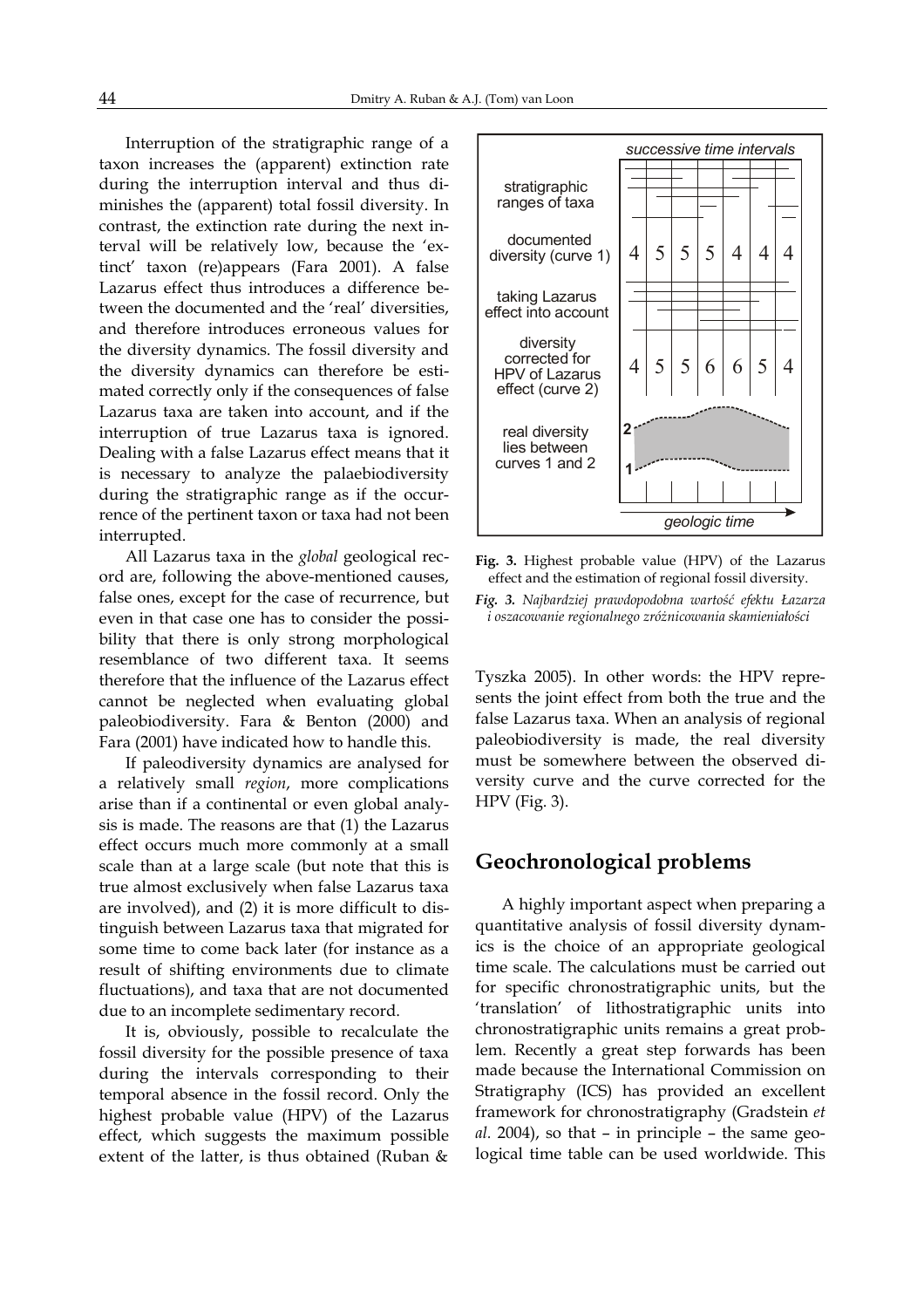does not imply, however, that is has become easier to ascribe rock units to the correct chronostratigraphic unit. By far most datings of rock units are based on paleontological correlations, but if fossil diversity dynamics are investigated, it would be a vicious circle if the study would be based only on such paleontological data. Just like sedimentary facies shift in space with time, many fossils may show comparable diachronous occurrences. The first or last occurrence of a particular taxon at a certain place, where this occurrence coincides with a chronostratigraphically defined boundary, may therefore have a different age elsewhere in the world. Obviously, areas that are situated far from one another commonly are correlated through a number of intermediate correlations; the resulting inaccuracy of the correlation may be significant (Van Couvering 2000).

An entirely different problem is posed by the fact that the various chronostratigraphic units of one rank (e.g., stages) do not have an equally long duration. A stage that lasts twice as long as the previous one, has, obviously, a great chance to contain more species (and higherorder taxa) than its predecessor. It would be unjustified, however, to deduce that the longer stage is characterized by a higher biodiversity: at any given moment the biodiversity in both stages may be the same (within some band width), but the biodiversity in the longer-lasting stage may, at any given moment, also even be lower than the diversity at any given moment in the shorter stage! Biodiversity and the rate of fossil diversity dynamics should therefore preferably be determined for successive time-spans of approximately equal duration (Van Couvering 2000).

Such an approach may in practice turn out (almost) impossible with our present-day knowledge of correlations. Most areas are still described following a local or regional lithostratigraphic subdivision, and the duration of the time-span during which they were formed can often be estimated only roughly; in many cases attribution to an 'official' chronostratigraphic units is not even certain. This problem has to be solved, however, before reliable diversity dynamics can be determined. This implies (1) that the use of so-called "regional

stages", representing a regional time scale, should be avoided whenever possible, and (2) that, more than was done previously, attention should be paid to defining the boundaries between chronostratigraphic units, so that at least a reasonable correlation is established with the recent ICS "International Stratigraphic Chart" (the most recent version is to be found at http://www.stratigraphy.org). Obviously, the decisions and recommendations of the ICS and its subcommissions should be followed. The presentation of data according to the International Stratigraphic Chart is, however, not yet always the case in a few countries (one of them being Russia), which should be regretted deeply as the use of any diverging stratigraphy prevents precise global paleodynamics analyses (or at least makes them more difficult and les reliable).

#### Geochronology vs. dating

The term 'geochronology' is often considered as a synonym of 'dating' (particularly radiometric dating) or another kind of absolute time estimation, but this is based on misunderstanding (Walsh 2001). It seems, at first sight, that several of the problems sketched above would be solved if all stratigraphic observations were complemented with data about their absolute ages. It is true that some types of fossils evolved so rapidly that they can be considered to represent (geologically) very short time intervals. This is, for instance, the case with Late Carboniferous fusulinids. Only few of such 'time-specific' taxa have been dated precisely, however, by radiometric or other means, but this does not imply that well-dated taxa can always be used as chronostratigraphic markers. Imagine that a marine succession is interrupted by two levels of volcanic ashes that can be dated precisely, and which differ 1,000 years in age. If a species is present in the entire interval between the two ash layers, but neither underneath the lower ash layer, nor above the upper one, this does not imply that the species can be used as a precise time marker: it may well be that the conditions between the deposition of the two ash layers were so different from before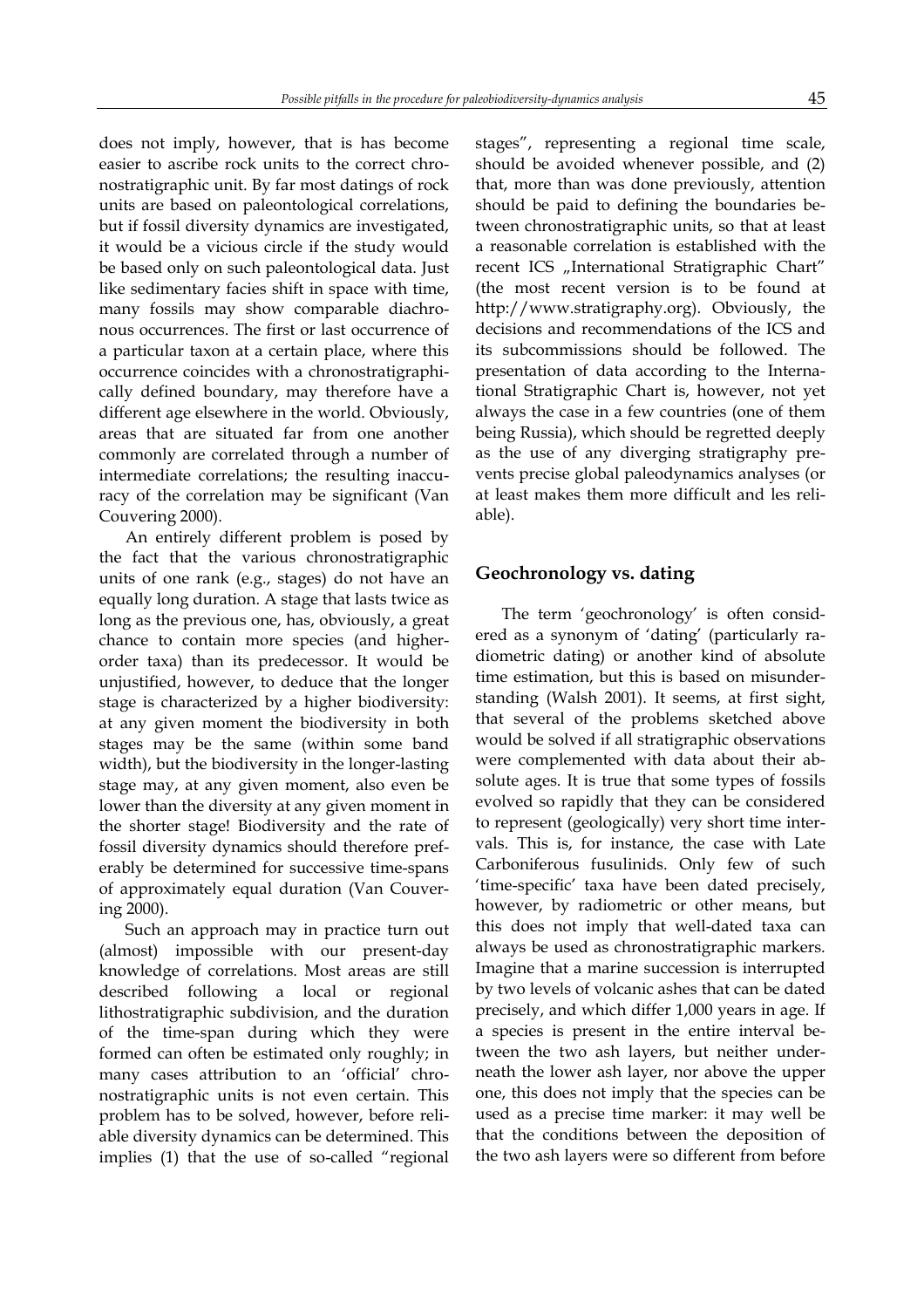and after that the species found a good habitat in the region during the 1,000 'inter-ashes' years, but neither before nor afterwards. Elsewhere, however, the species may have occurred earlier or later. Using the well-dated time range once found for a particular taxon for all subsequent finds, is therefore in most cases without any doubt incorrect.

In addition, radiometric dating is not so absolute as sometimes believed. Much effort has been put by the ICS in establishing absolute ages for the boundaries between chronostratigraphic units (see the 'golden spikes' in the International Stratigraphic Chart), but new absolute ages for the various Devonian stages (Kaufmann 2006) were presented less than two years after the publication of the International Stratigraphic Chart of Gradstein et al. (2004). This is not amazing, as dating techniques become ever more refined, as expressed already much earlier by the successive editions of the Elsevier Geological Time Table [compare, for instance, the  $4<sup>th</sup>$  edition (Haq & Van Eysinga 1987) with the recently published 6th edition (Haq, 2007)], where boundaries were changed sometimes for tens of millions of years. A comparison of the datings for the boundaries within the Mesozoic between the current International Stratigraphic Chart (ICS, 2006) and the 1999 GSA Geologic Time Scale (Palmer & Geissman, 1999) also shows that boundaries shifted in age sometimes more than the time-span of a stage. This means that the inaccuracies in absolute dating are sometimes larger than the duration of the chronological units themselves; it seems that such large changes do not – and will not – occur frequently anymore, but it should be a warning that adaptations of radiometric datings still take place. An example is the boundary (which is most important from a paleodynamics point of view because it is based on the largest mass extinction in the Earth history) between the Permian and the Triassic, which is indicated on the International Stratigraphic Chart (ICS, 2006) as  $251.0$  ( $\pm$  0.1) Ma, but which has, shortly after the publication of the 2004 ICS, been found to be 252.6 Ma (± 0.2) (Mundi et al. 2004).

Similar conclusions have been drawn for other types of 'absolute datings'. There is, for instance, a gap of several hundreds of years between the varve countings and the C-14 datings for Late Pleistocene and early Holocene glaciolimnic deposits in Scandinavia (e.g. Schove 1977) and for comparable datings elsewhere (e.g. Grayson & Plater 2007). And the necessity to use several types of C-14 dating, is proof in itself that this method has to deal with numerous 'internal' problems (cf. Buck & Bard 2007).

## Influence of changing astronomical parameters

Of academic interest only is the fact that paleodiversity dynamics is commonly calculated on the basis of diversity changes that occur in intervals of (usually) millions of years. These 'years' are, however, years with presentday length: ~ 365 days of 24 hours each. One should realize, however, that these parameters have changed in the course of the geological history. It has been calculated that in the Ediacaran (the end of the Neoproterozoic) a year lasted 444 days and 20.4 hours (Nesterov 1999) with the result that, for instance, the 88 million years that are attributed to the Ediacaran (according to the recent International Stratigraphic Chart it lasted from  $\sim 630$  to 542 million years ago) lasted only 72 million years according to the astronomical years of the Ediacaran itself. As it is apparent that many organisms reproduce on the basis of yearly cycles, and that the rate of evolution depends (partly) on the velocity of reproduction (one of the reasons why Drosophila melanogaster is such a good 'guinea pig' for genetic research), it is obvious that the outcome of paleodiversity-dynamics analyses for Ediacaran (and other old) time intervals will give unduly low values. The change in the duration of a year had been deduced already much earlier, for instance for the Devonian (Wells 1963; Scrutton 1965). More recently, it has been concluded from the frequency modulation analysis of cyclic sedimentary successions that a Jurassic year had a duration intermediate between a Devonian and a recent one (Hinnov & Park 1998), and this confirms that a year on Earth has gradually become shorter. The gradual decrease in the number of days per year was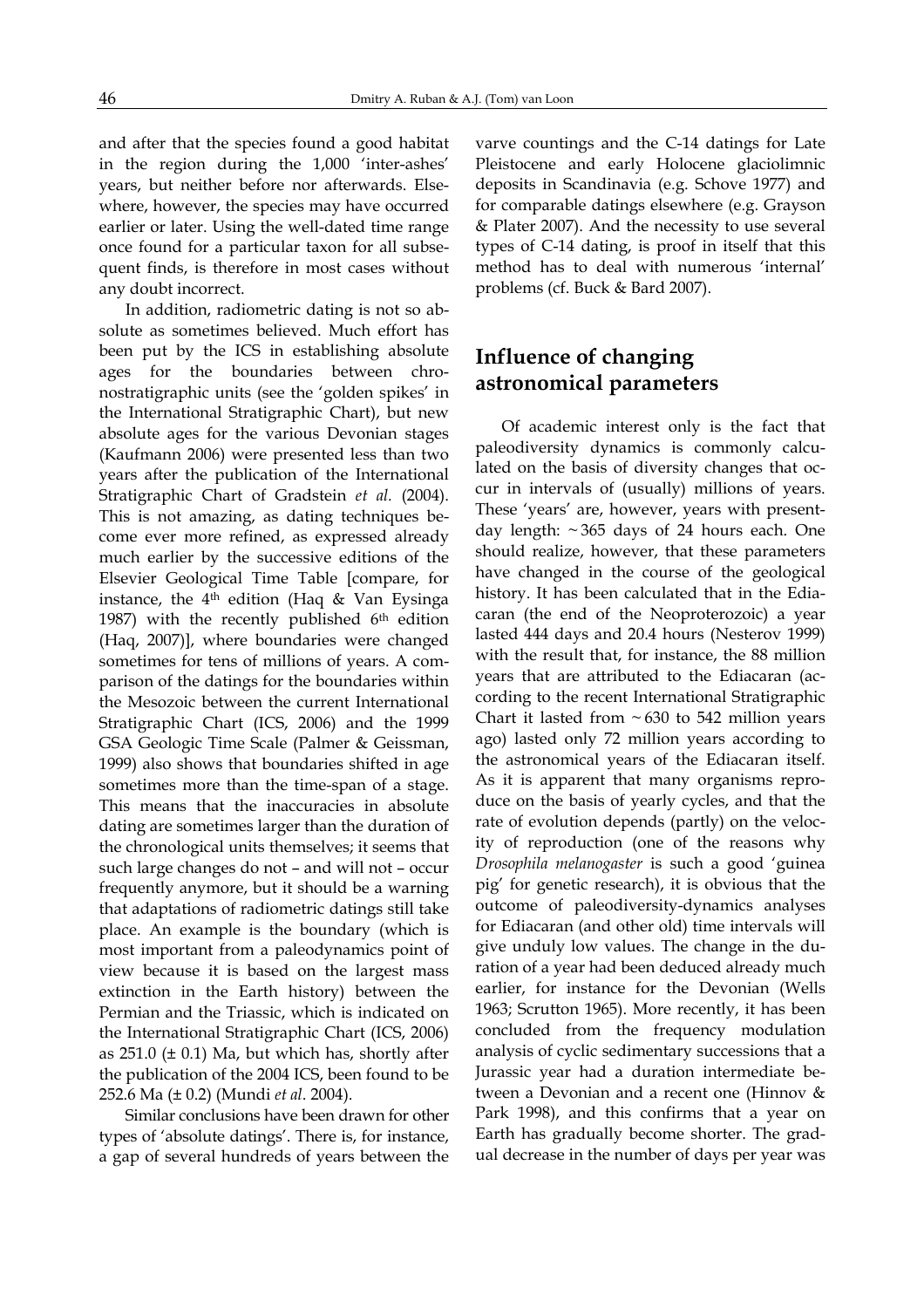probably compensated – at least in part – by lengthening of the days. This lengthening may, indeed, have had an adverse influence on the reproduction velocity and thus on the value of paleodiversity dynamics, but the net result is still far from clear. It is certain, however, that evolution goes faster with geological time; it even seems likely that more new species are formed per unit of time now than ever before, and probably even at a higher rate than species becoming extinct (Van Loon 2003). In contrast, the paleodiversity dynamics must have been low in the Proterozoic (lack of sexual reproduction will certainly have played a role during this era, but this cannot explain the acceleration of evolution during the Phanerozoic). The reason for the apparently ongoing acceleration of evolution is not well understood, but it means in fact that equal values of paleodiversity dynamics calculated for two time units indicate that the rate of change in the younger unit is relatively lower than that in the older unit.

# Types of units for which the paleodiversity dynamics can be analysed

Paleodiversity dynamics can be determined for five types of units:

- non-diachronous lithostratigraphic units (results will be enforced by paleoenvironmental specifics);
- stages or epochs (results will be influenced by the uncertainties regarding the current chronostratigraphy);
- biozones (appropriate for particular fossil groups only);
- beds (appropriate only for the analysis of a given section; this is a common procedure particularly for microfossils);
- millions of years (not truly meaningful for fossils; moreover, fossils can rarely be dated within geologically restricted time boundaries).

It seems to us that events that affected biodiversity significantly, such as mass extinctions and sudden faunal explosions, can be used to establish time units that comprise the same number of biodiversity-affecting events (this extends the purpose of event stratigraphy as explained, particularly, by Walliser (1996) and Brett & Baird (1997). A possible alternative ecological approach in this context has been introduced by McGhee et al. (2004).

# Conclusions

The above-mentioned problems concerning the quantitative analysis of paleodiversity dynamics (for both animals and plants) are presented in Fig. 4. All problems can commonly be solved, though often only in a time-consuming way. It is not uncommon, however, that the problems can be overcome only partly, because of insufficient, ambiguous and/or insufficiently accurate data. In some cases the lack or inaccuracy of information may be even so significant that a detailed paleodiversity-dynamics analysis is not worthwhile; in other cases the problems can be minimized or taken care of in one way or another.

Fortunately, ongoing work in this field, supported by large electronic databases (e.g. NMITA, PaleoTax, The Paleobiology Database,



Fig. 4. Schematic overview of the problems related to the quantitative analysis of changes in paleobiodiversity

Fig. 4. Schematyczne podsumowanie problemów związanych z ilościową analizą zmian w paleo-bioróżnorodności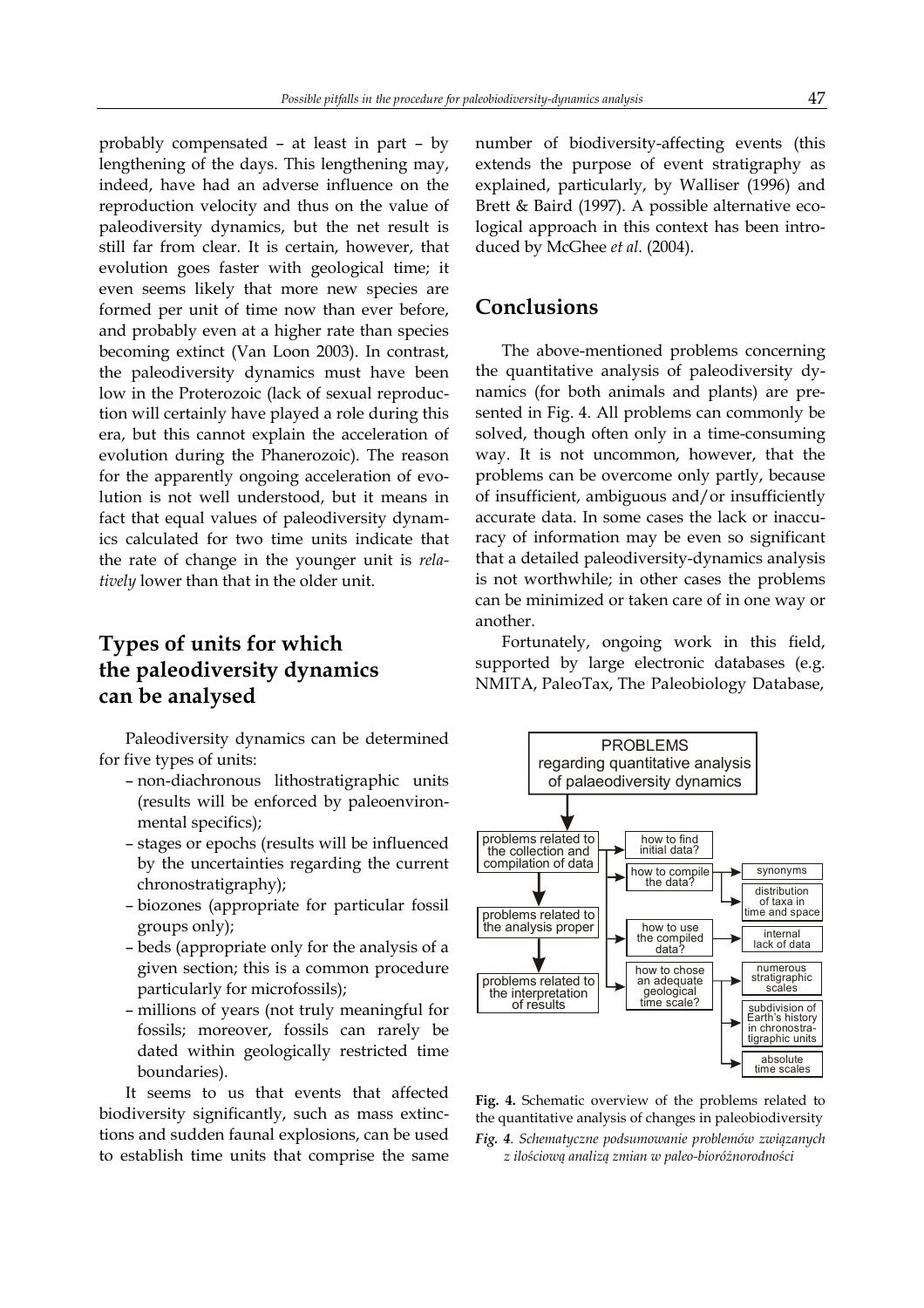MIOMAP, FAUNMAP, Global Pollen Database, NOW, etc.) (Benton 1995; Budd et al. 2001; Alroy 2003; Löser 2004; Foote 2007), may help to diminish possible errors in the diversity estimates. Each analysis of paleodiversity dynamics or of phenomena related to the consequences of mass extinctions should, however, (1) try to quantify the impact that missing data or inaccuracies of any kind may have on the final results, and (2) try to find a solution for the major problems, so as to avoid significant inaccuracies of the calculated values.

#### Acknowledgements

The authors thank G. Racki and J. Fedorowski (Poland) for their constructive reviews and also all colleagues worldwide who suggested solutions for problems concerning paleodiversity analysis or related aspects. The help by N.M.M. Janssen (Netherlands) and W. Riegraf (Germany) with literature, and suggestions from E.J. Hermsen and E. Davis (USA) regarding an earlier version are highly appreciated, and we wish to thank particularly Yu.V. Mosseichik (Russia) for her helpful remarks. T. Zielinski (Poznan) has skilfully redrawn our figures. Part of the research by D.A.R. has been supported by the Sepkoski Grant-2007 from the Paleontological Society (USA).

## References

- ALROY J., 2000: New methods for quantifying macroevolutionary patterns and processes. Paleobiology, 26: 707– 733.
- ALROY J., 2003: Global databases will yield reliable measures of global biodiversity. Paleobiology, 29: 26–29.
- ALVAREZ L.W., ALVAREZ W., ASARO F. & MICHEL H.V., 1980: Extraterrestrial cause for the Cretaceous-Tertiary extinction. Science, 208: 1095–1108.
- ARZ J.A., MOLINA E. ARENILLAS I. & SEPÚVEDA R., 2000: La estabilidad evolutiva de los foraminiferos planctónicos en el Maastrichtiense Superior y su extinctión en el límite Cretácico/Terciario de Caravaca, España [The evolutionary stability of the planktonic foraminifers in the Upper Maastrichtian and their extinction at the Cretaceous/Tertiary boundary near Caravaca, Spain]. Revista Geologica de Chile, 27: 27–47.
- BASOV V.A. & KUZNETSOVA K.I., 2000: Dinamika raznoobrazija i evoljutsionnyje tendentsii jurskikh foraminifer [Diversity dynamics and evolutionary trends of Jurassic foraminifers]. Stratigrafija. Geologitcheskaja korreljatsija, 8: 74–88.
- BENTON M.J., 1995: Diversification and extinction in the history of life. Science, 268: 52-58.
- BOUCOT A.J., 2006: So-called background extinction rate is a sampling artefact. Palaeoworld, 15: 127-134.
- BOULTER M.C., 1997: Plant macroevolution through the Phanerozoic. Geology Today, 23: 102–106.
- BOULTER M.C., SPICER R.A. & THOMAS B.A., 1988: Patterns of plant extinction from some palaeobotanical evidence. [In:] G.P. LARWOOD (Ed.): Extinction and survival in the fossil record. Systematics Association Special Volume 34, 1–36.
- BRETT C.E. & BAIRD G.C. (Eds.), 1997: Paleontological events: Stratigraphical, ecological, and evolutionary implications. Columbia University Press, NY, 604 pp.
- BUCK C.E. & BARD E. 2007: A calendar chronology for Pleistocene mammoth and horse extinction in North America based on Bayesian radiocarbon calibration. Quaternary Science Reviews, 26: 2031–2035.
- BUDD A.F., FOSTER C.T., DAWSON J.P. & JOHNSON K.G., 2001: The Neogene marine biota of tropical America ("NMITA") database: accounting for biodiversity in paleontology. Journal of Paleontology, 75: 743–751.
- BUSH A.M. & BAMBACH R.K., 2004: Did alpha diversity increase during the Phanerozoic? Lifting the veils of taphonomic, latitudinal, and environmental biases. Journal of Geology, 112: 625–642.
- COURTILLOT V., 2007: Evolutionary catastrophes The science of mass extinction. Cambridge University Press, Cambridge, 173 pp.
- CRAMPTON J.S., BEU A.G., COOPER R.A., JONES C.M., MARSHALL B. & MAXWELL P.A., 2003: Estimating the rock volume bias in paleobiodiversity studies. Science, 301: 358–360.
- DAVYDOV V.I. & LEVEN E.JA., 2003: Correlation of Upper Carboniferous (Pennsylvanian) and Lower Permian (Cisuralian) marine deposits of the Peri-Tethys. Palaeogeography, Palaeoclimatology, Palaeoecology, 196: 39–57.
- ERWIN D.H., 2006: Extinction: how life on earth nearly ended 250 million years ago. Princeton University Press, Princeton, 306 pp.
- FARA E., 2001: What are Lazarus taxa? Geological Journal, 36: 291–303.
- FARA E. & BENTON M.J., 2000: The fossil record of the Cretaceous tetrapods. Palaios, 15: 161–165.
- FLESSA K.W. & JABLONSKI D., 1983: Extinction is here to stay. Paleobiology, 9: 315–321.
- FOOTE M., 2000: Origination and extinction components of taxonomic diversity: general problems. Paleobiology, 26 (suppl.): 74–102.
- FOOTE M., 2007: Extinction and quiescence in marine animal genera. Paleobiology, 33: 261–272.
- GRADSTEIN F.M., OGG J.G., SMITH A.G., AGTERBERG F.P., BLEEKER W., COOPER R.A., DAVYDOV V., GIBBARD P., HINNOV L.A., HOUSE M.R., LOURENS L., LUTERBACHER H.P., MCARTHUR J. MELCHIN M.J., ROBB L.J., SHERGOLD J., VILLENEUVE M., WARDLAW ALI J., BRINKHUIS H., HILGEN F.J. HOOKER J. HOWARTH R.J., KNOLL A.H., LASKAR J., MONECHI S., PLUMB K.A., POWELL J., RAFFI I., ROHL U., SADLER P., SANFILIPPO A., SCHMITZ B.,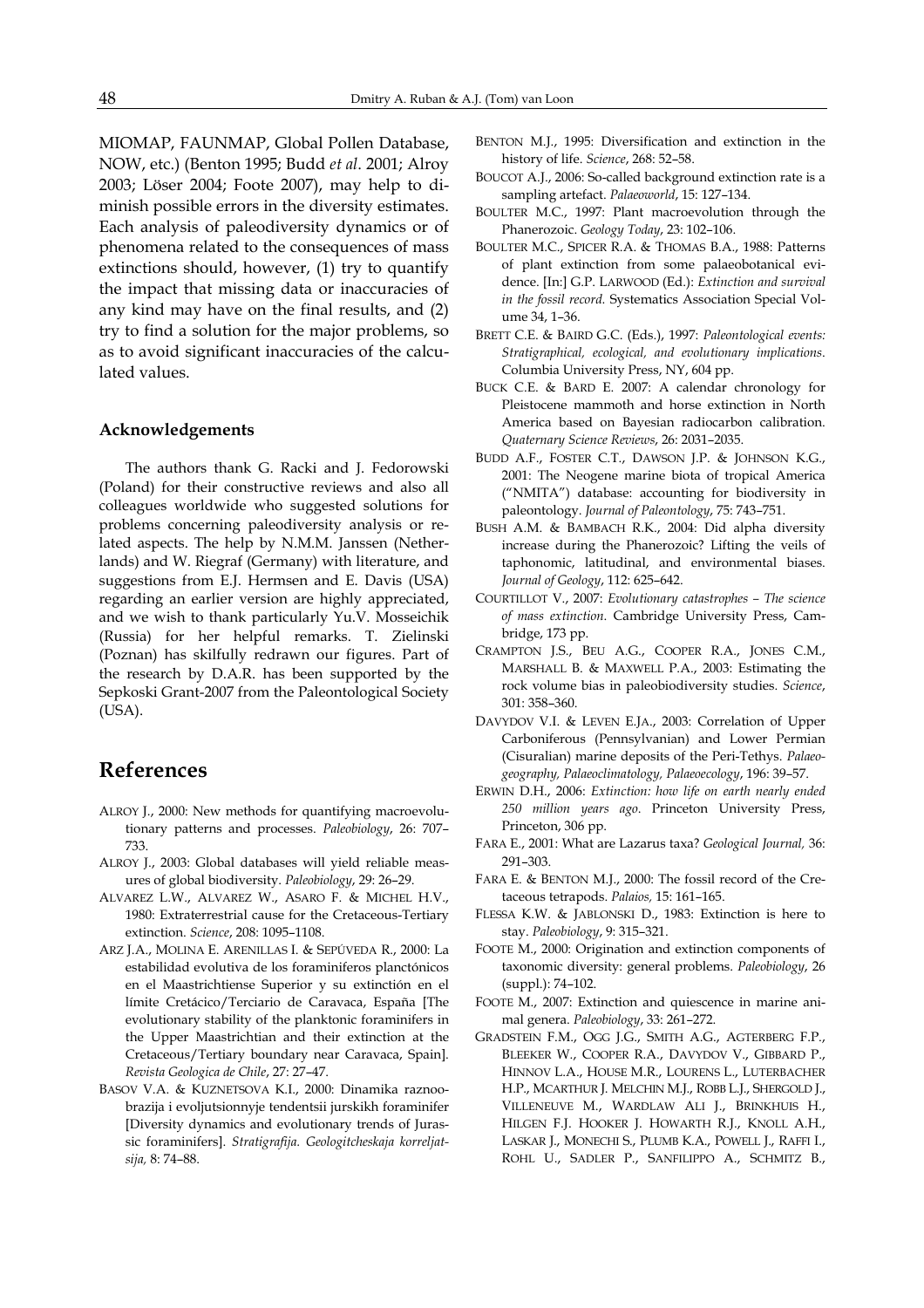SHACKLETON N.J., SHIELDS G.A., STRAUSS H., VAN DAM J., VAN KOLFSCHOTEN TH., VEIZER J. & WILSON D., 2004: A geologic time scale 2004. Cambridge University Press, Cambridge, 589 pp.

- GRAYSON R.P. & PLATER A.J , 2007: An excess 226Ra chronology for deep-sea sediments from Saanich Inlet, British Columbia. Chemical Geology, 244: 646–663.
- GUEX J., MORARD A., BARTOLINI A, & MORETTINI E., 2001: Découverte d'une importante lacune stratigraphique à la limite Domérien-Toarcien: implications paléoocéanographiques. Bulletin de la Société vaudoise des Sciences Naturelles, 87: 277–284.
- HAMMER O. & HARPER D., 2005: Paleontological data analysis. Blackwell Publishing, Malden, 351 pp.
- HAQ B. (Ed.), 2007: The geological time table (6<sup>th</sup> ed.). Elsevier, Amsterdam.
- HAQ B.U. & VAN EYSINGA W.B., 1987: Geological time table (4th ed.). Elsevier Science, Amsterdam.
- HINNOV L.A. & PARK J., 1998: Detection of astronomical cycles in the stratigraphic record by frequency modulation (FM) analysis. Journal of Sedimentary Research, 68: 524–539.
- HLADIL J., 1994: Refugia in ecology: a question of their existence and their basic attributes. GeoLines, 1: 5–10.
- HLADILOVA S., 2000: Some remarks on the structure and function of refugia in ecology and palaeoecology. Paläontologische Zeitschrift, 74: 459–464.
- ICS (INTERNATIONAL COMMISSION ON STRATIGRAPHY), 2006: International Stratigraphic Chart. International Union of Geological Sciences.
- JABLONSKI D., 1986: Background and mass extinction: the alternation of macroevolutionary regimes. Science, 231: 129–133.
- KAUFMANN B., 2006: Calibrating the Devonian Time Scale: A synthesis of U/Pb ages and conodont stratigraphy. Earth-Science Reviews, 76: 175–190.
- KUCERA, M. 2007: Planktonic foraminifera as tracers of past oceanic environments. [In:] C. HILLAIRE-MARCEL & A. DE VERNAL (Eds.): Proxies in Late Cenozoic paleoceanography. Elsevier, Amsterdam, 213–262.
- LÖSER H., 2004: PaleoTax a database program for paleontological data. Computers & Geosciences, 30: 513–521.
- MCALLISTER REES P., 2002: Land-plant diversity and the end-Permian mass extinction. Geology, 30: 827–830.
- MCGHEE G.R., 1996: The Late Devonian mass extinction. The Frasnian-Famennian crisis. Columbia University Press, New York, 303 pp.
- MCGHEE J., SHEEHAN P.M., BOTTJER D.J. & DROSER M.L., 2004: Ecological ranking of Phanerozoic biodiversity crises: ecological and taxonomic severities are decoupled. Palaeogeography, Palaeoclimatology, Palaeoecology, 211: 289–297.
- MEYEN S.V., 1987: Fundamentals of Paleobotany. Chapman and Hall, London, 432 pp.
- MIKLUKHO-MAKLAJ A.D. & MIKLUKHO-MAKLAJ K.V., 1966: Krymo-kavkazskaja al'pijskaja skladtchataja oblast' [The Crimean-Caucasian Alpine folded region]. [In:] B.P. LIKHAREV (Ed.): Stratigrafija SSSR. Permskaja sistema. Nedra, Moskva, 391–402.
- MORARD A., GUEX J., BARTOLINI A., MORETTINI E. & DE WEVER P., 2003: A new scenario for the Domerian-Toarcian transition. Bulletin de la Société Géologique de France, 174: 351–356.
- MUNDI R., LUDWIG K.R., METCALFE I. & RENNE P.R., 2004: Age and timing of the Permian mass extinctions: U/Pb dating of closed-system zircons. Science, 305: 1760– 1763.
- NESTEROV I.I., 1999: Vremja v istorii Zemli. Izvestija Vysshikh Utchebnykh Zavedenij [Time in the history of the Earth]. Neft' i Gaz, 2: 6–11.
- NIKLAS K.J., TIFFNEY B.H. & KNOLL A.H., 1985: Patterns in vascular land plant diversification: a factor analysis at the species level. [In:] J.W. VALENTINE (Ed.): Phanerozoic diversity patterns: profiles in macroevolution. Princeton University Press, Princeton, 97–128.
- NISHIDA H., 1991: Diversity and significance of Late Cretaceous permineralized plant remains from Hokkaido, Japan. Botanical Magazine, 104: 253–273.
- NOVIK E.O., 1978: Flora i fitostratigrafija verkhnego karbona Severnogo Kavkaza [Flora and phytostratigraphy of the Upper Carboniferous of the Northern Caucasus]. Naukova Dumka, Kiev, 196 pp.
- PALMER A.R. & GEISSMAN J., 1999: Geologic time scale. Geological Society of America, Boulder, CO.
- PETERS S.E., 2006: Genus extinction, origination, and the durations of sedimentary hiatuses. Paleobiology, 32: 387–407.
- PETERS S.E. & FOOTE M., 2001: Biodiversity in the Phanerozoic: a reinterpretation. Paleobiology, 27: 583–601.
- PHILIPPE M., BARALE G., GOMEZ B., GUIGNARD G. & THEVENARD F., 1999: Paléodiversifications de flores terrestres phanérozoïques. Geobios, 32: 325–331.
- RAUP D.W. & SEPKOSKI J.J., 1982: Mass extinctions in the marine fossil record. Science, 215: 1501–1503.
- RETALLACK G.J., 1995: Permian-Triassic life crisis on land. Science, 267: 77–80.
- RICKARDS R.B. & WRIGHT A.J., 2002: Lazarus taxa, refugia and relict faunas: evidence from graptolites. Journal of the Geological Society, London, 159: 1–4.
- RIEGL B. & PILLER W.E., 2003: Possible refugia for reefs in times of environmental stress. International Journal of Earth Sciences, 92: 520–531.
- ROHLAND N., MALASPINAS A.-S., POLLACK J.L., SLATKIN M., MATHEUS P. & HOFREITER M., 2007: Proboscidan mitogenomics: chronology and mode of elephant evolution using Mastodon as outgroup. PloS Biology, 5 (8), e207 doi:10.1371/journal.pbio.0050207.
- RUBAN D.A., 2003: The creation of an electronic database for studying fossil floras of Northern Caucasia. Paleontological Journal, 37: 443–447.
- RUBAN D.A., 2004: Diversity dynamics of Early-Middle Jurassic brachiopods of Caucasus, and the Pliensbachian-Toarcian mass extinction. Acta Palaeontologica Polonica, 49: 275–282.
- RUBAN D.A., 2005: Mesozoic marine fossil diversity and mass extinctions: an experience with the middle XIX century paleontological data. Revue de Paléobiologie, 24: 287–290.